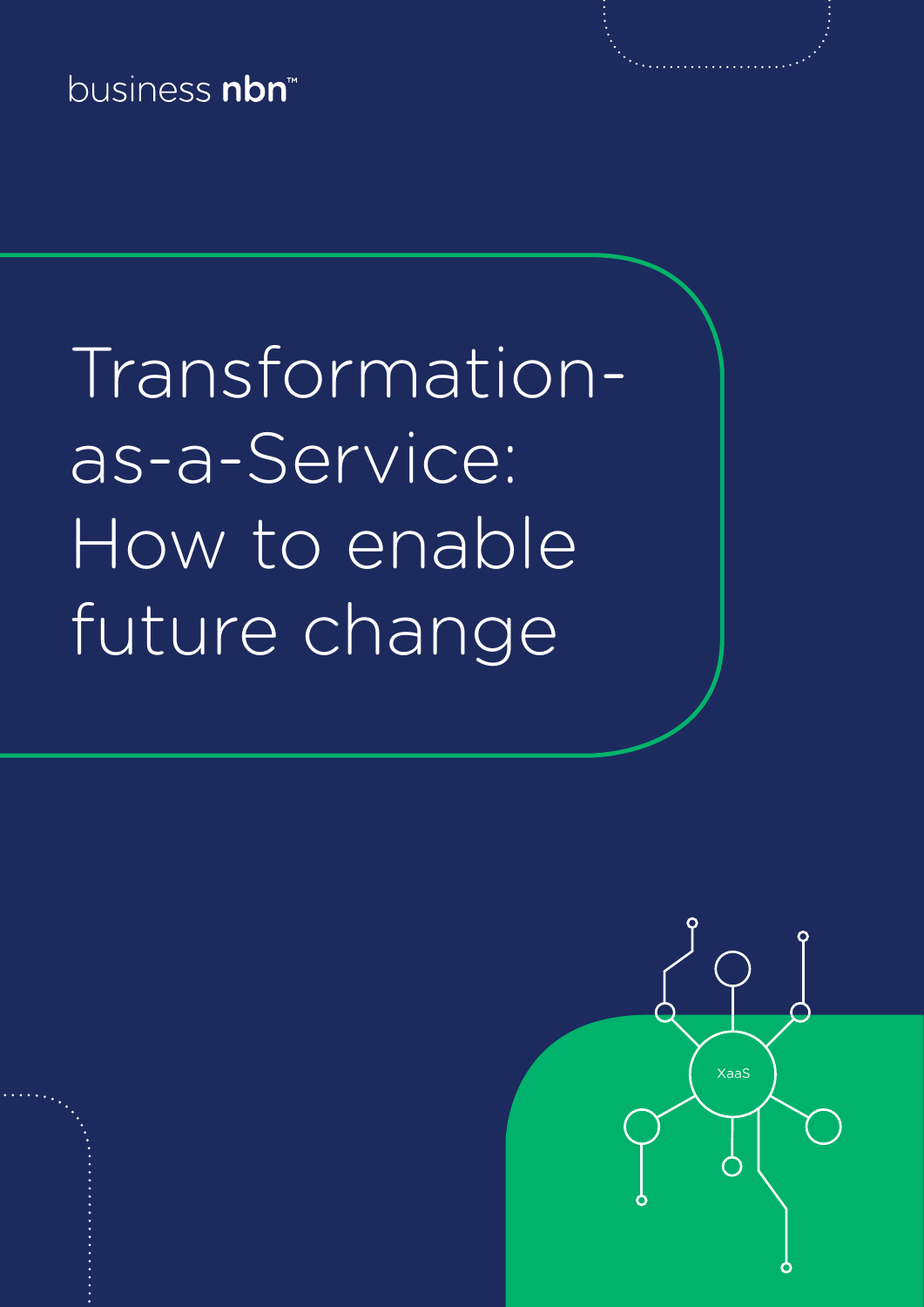### The digital transformation imperative

Network optimisation and cloud services are making it easier for businesses to personalise and streamline their digital transformation journey.

Digital transformation has been a hot topic for a number of years, and most organisations are likely somewhere along their journey. Network infrastructure is a key lever companies can use to increase their agility and adaptability, but it can sometimes be overlooked due to assumptions that it's inflexible or comes with too many barriers to change.

We've seen businesses face unpredictable challenges as the COVID-19 pandemic has accelerated the shift towards a digital-first mindset across the full suite of operational departments. Gartner reports that globally this has led to an increase in cloud spending, even as overall IT spending fell.<sup>1</sup>

The shift to remote work and the [rising](https://www.nbnco.com.au/content/dam/nbnco2/2020/documents/business/white-papers/the-case-for-decentralisation.pdf)  [interest in decentralisation](https://www.nbnco.com.au/content/dam/nbnco2/2020/documents/business/white-papers/the-case-for-decentralisation.pdf) suggests this trend will likely continue as organisations look for scalable, secure, reliable and costeffective off-premises technology services.<sup>2</sup>



In the wake of the pandemic, global spending on cloud technology is estimated to rise

19%

while IT spending as a whole is estimated to fall

1 8%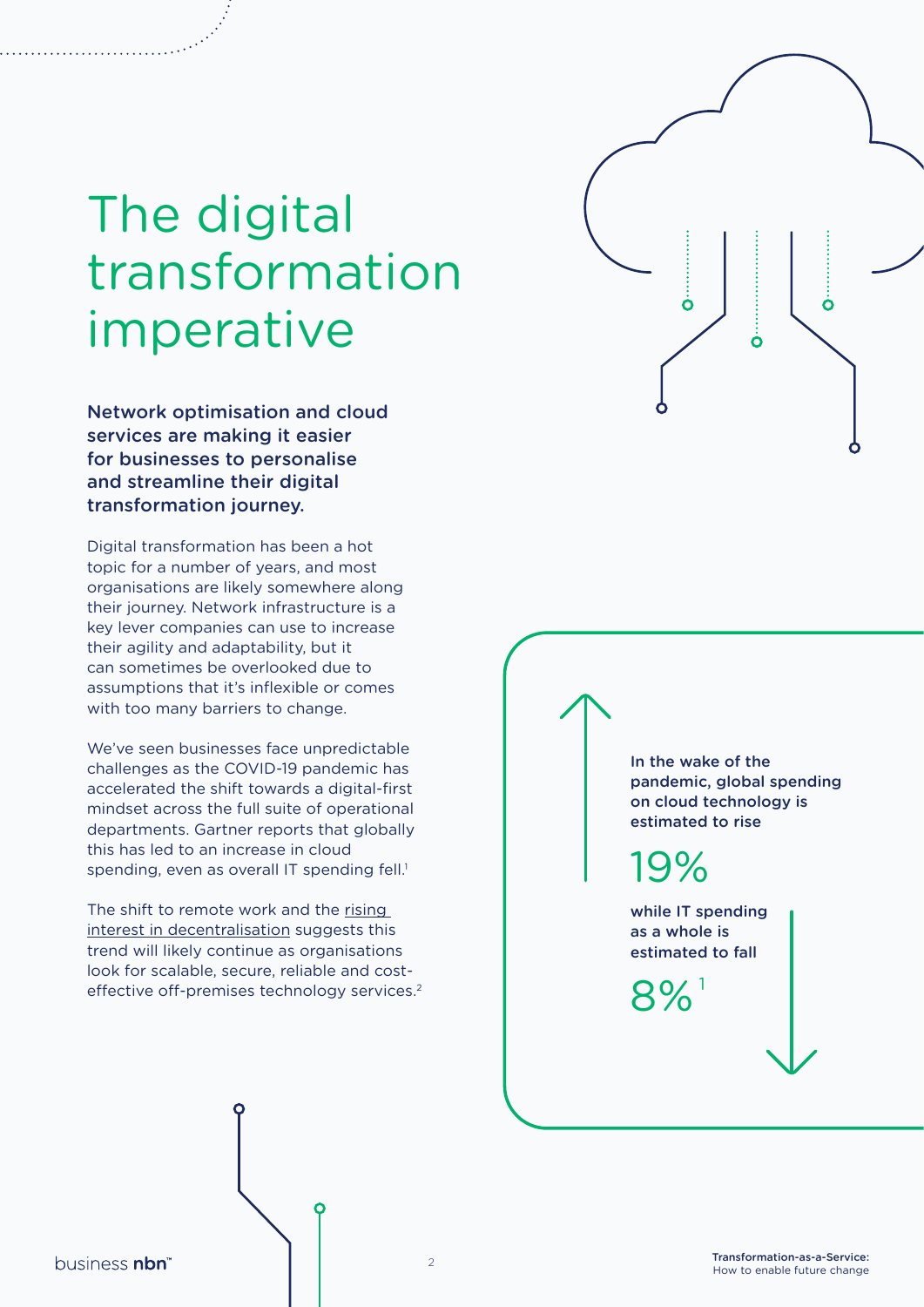The  $nbn^{m}$  network initial rollout (with some complex connections ongoing) is the digital backbone that will underpin Australia's economy and industry. Combined with additional investment in fibre-based network solutions, enhanced businessgrade network connectivity upgrade options are within reach of the majority of Australian businesses (costs may apply).\*^ This helps provide a more level playing field for businesses to use cloud-based 'as-aservice' delivery models for everything from software to infrastructure to platforms, which are the building blocks for digital transformation.#

Helping bring it all together is the rapid adoption of SD-WAN, which can allow for more flexibility and simpler network management.

Especially now, when businesses are pressed to improve processes and customer experiences to meet changing expectations, investing in the right tools to better enable agility and responsiveness to customers and competitors can bring potential benefits.

#### \* NBN Co's initial volume build completion commitment was that all standard installation premises in Australia would be able to connect to the nbn™ access network as at 30 June 2020. This excluded premises in future new developments which would be an ongoing activity for NBN Co beyond 30 June 2020. It also excluded a small proportion of premises defined as 'complex connections' – which includes properties that are difficult to access, culturally significant areas and heritage sites – where connection depends on factors outside of NBN Co's control such as permission from traditional owners, and where network construction to allow such premises to connect will be an ongoing activity of NBN Co beyond the build completion date.

^ nbn is a wholesaler and does not control costs charged by service providers. Customers should contact their preferred service provider to ask about availability and any fees and charges from their provider that may be applicable.

# An end customer's experience, including the speeds actually achieved over the nbn™ broadband access network, depends on the nbn™ access network technology and configuration over which services are delivered to their premises, whether they are using the internet during the busy period, and some factors outside of nbn's control (like their equipment quality, software, chosen broadband plan, signal reception, or how their provider designs its network).

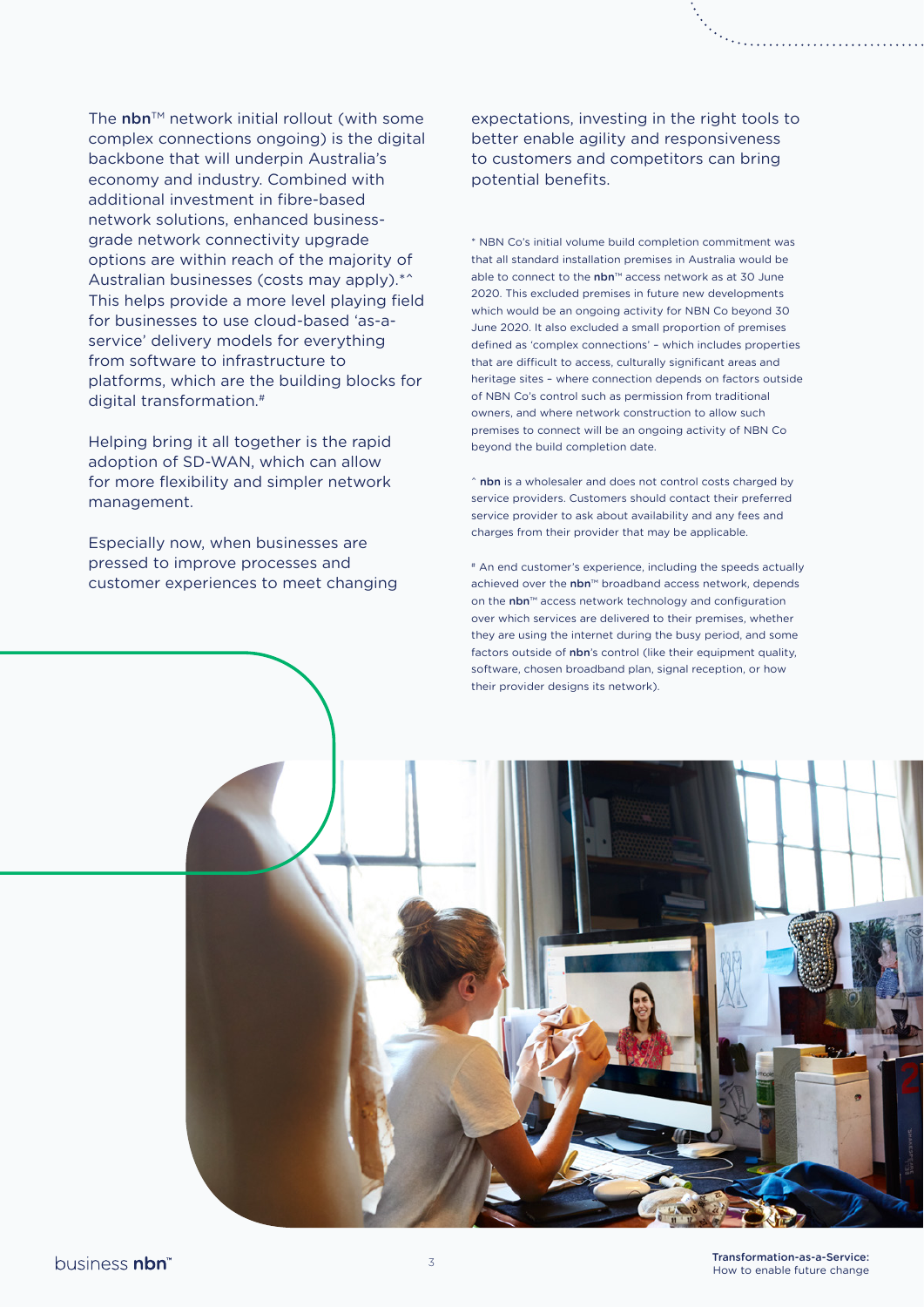## The X Factor

'Everything-as-a-Service', or XaaS, is an approach to digital transformation that has the potential to help organisations tap into an entire ecosystem of capabilities to move the dial on their transformation agendas.

The term 'XaaS' recognises the infinite potential of this model to drive digital transformation, and it has gained popularity as the practice of [servitisation](https://www.edie.net/definition/Servitisation/99#:~:text=DEFINITION%3A%20The%20servitisation%20of%20products,a%20product%20with%20a%20service.) has gained traction and shifted business priorities.

At its core, the concept of servitisation shifts company behaviour and processes to think more holistically about the value that can be created or lost as a customer, supplier or vendor engages with their brand, a purchase, a product, a service or support systems.

### "

"Everything-as-a-Service' is the aggregation of a range of capabilities around software, hardware and business outcomes that empowers organisations to change the way they interact with both business and retail customers."

> David Wells, Executive Manager, **Infrastructure Solutions, business nbn™**

X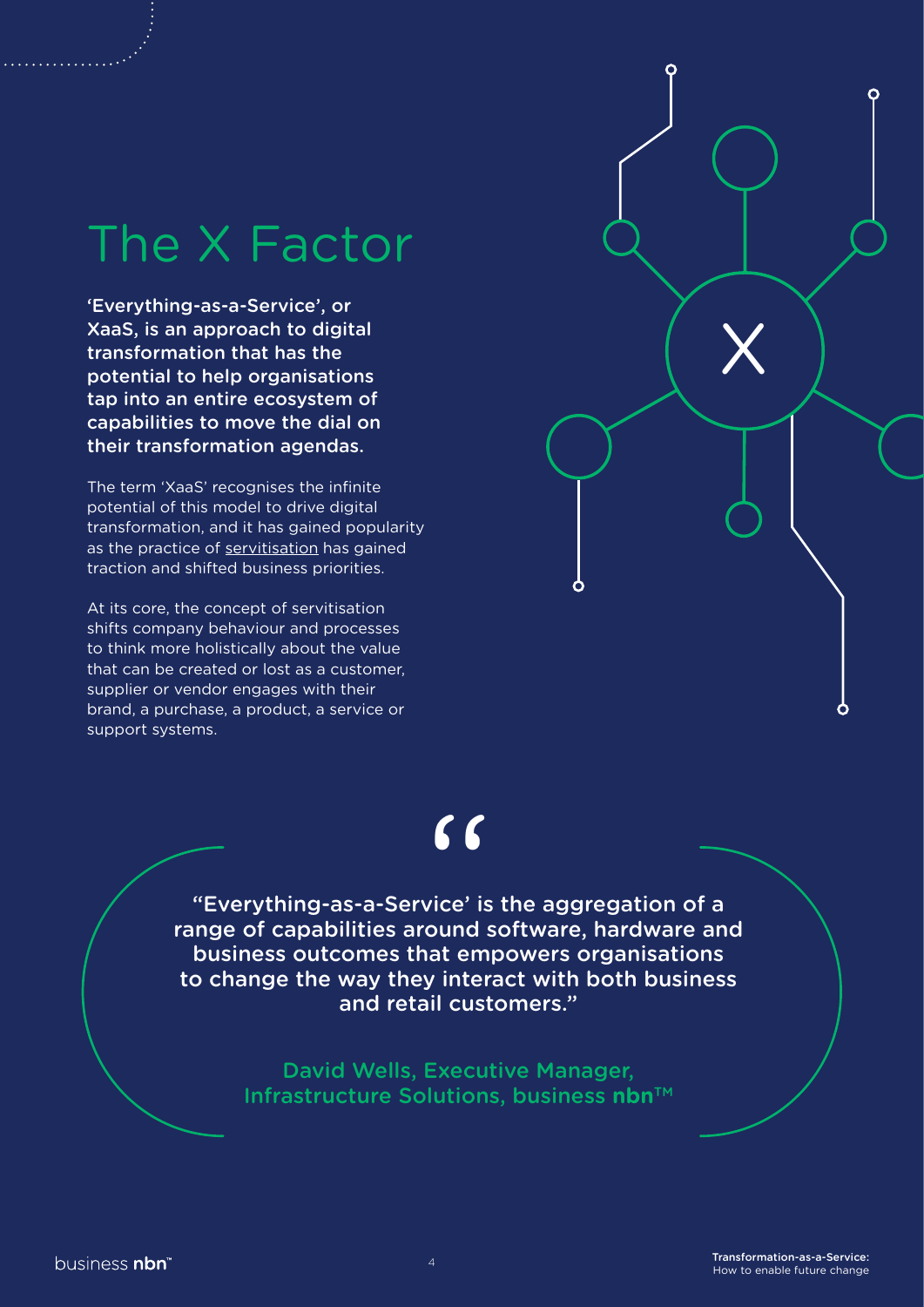For example, cloud-based software services are providing on-demand access to tools and technologies that can enable a range of business capabilities or operations, such as customer relationship management or enterprise resource planning.

This model provides organisations with access to preferred applications and technology that can be more quickly rolled out to offices, workers or business collaborators across many locations, while limiting the need to have the software available or accessible from a single controlled location or security managed VPN.

The power now sits with organisations to pick and choose the ideal technology solutions that meet their specific needs. An increase in the types and number of services offered this way means digital transformation is becoming readily achievable for more organisations, with 'Everything-as-a-Service', or XaaS, the driving force behind this movement.



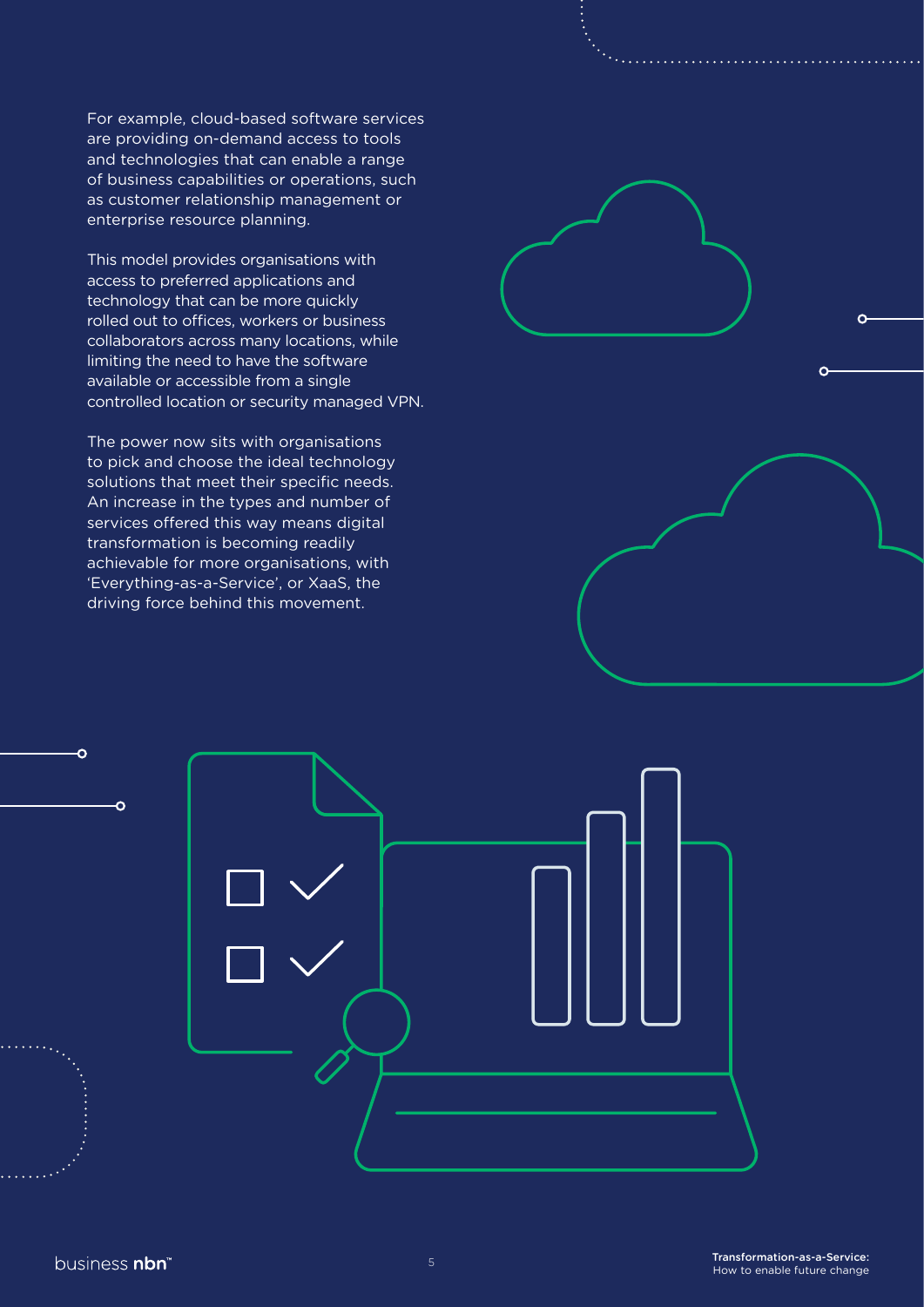### Something for everyone

For businesses, there has been an evolution from ownership of various functions to consuming them as they are needed using the XaaS model.

Specialist service providers have created powerful solutions (with varying degrees of complexity, customisation and control) that businesses can access, rather than having to create and manage a particular function in-house. They've identified value in not just the software that's coded and sold, but the process by which it is bought and leveraged.

Over time, the types of services offered have built on each other and increased in scope and utility, leading towards XaaS. Some of the foundational ones are:<sup>3</sup>



#### Software-as-a-Service

This is the most common type of XaaS used by businesses, and sees applications move from software on a disk to remote access from the cloud. One of the major benefits of SaaS is that routine updates and upgrades are automatically available.



#### Platform-as-a-Service

Rather than sourcing and purchasing a range of tools needed to develop solutions, PaaS delivers a framework for developers that they can use to create and manage customised applications.

3

#### Infrastructure-as-a-**Service**

IaaS providers host infrastructure components needed to store and access business data, including servers and virtualisation technology, reducing capital expenditure on hardware. This is typically a self-service model, so the organisation is responsible for managing and maintaining applications, for example.



Today, though, there are virtually no limits to what's on offer in the XaaS model: examples in this growing category include Data-as-a-Service, Communication-as-a-Service and Security-as-a-Service.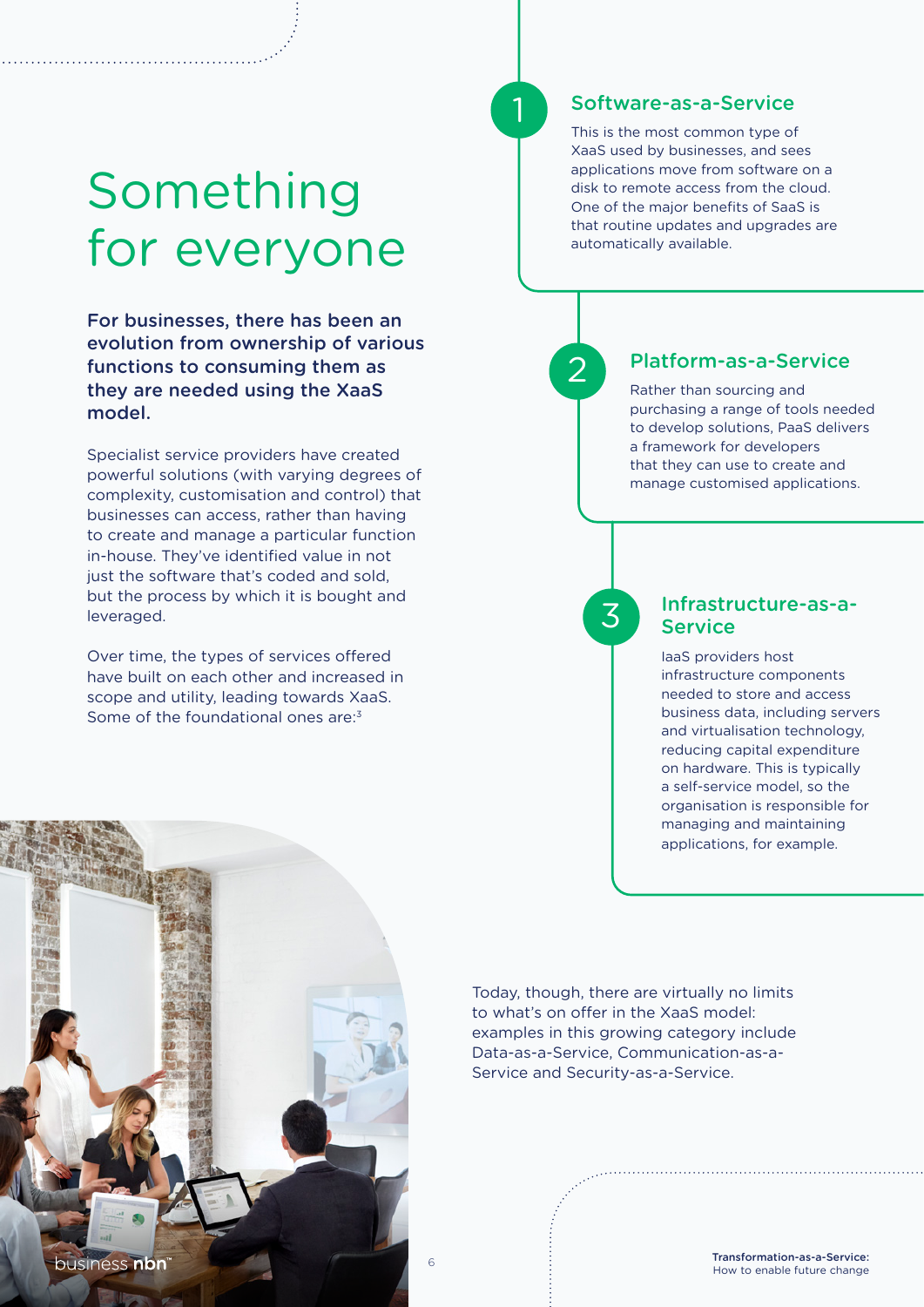### Benefits of XaaS across the organisation



### Redistribution of resource focus

Redeploying organisational resources such as capital and people away from expensive infrastructure and management means they can be tasked with more productive activities to drive business growth.





### **Scalability**

Perfectly matching organisational resources to changing internal and external demands is hard to forecast and could result in lack of capacity (lost opportunity) or over-capacity (wasted money). An XaaS approach can make it easier to strike a balance, with the ability to scale up or down as needs or opportunities shift.



#### Risk mitigation

With many different services available on various private and public clouds, organisations can better tailor a solution that meets their needs, trial it, and adopt or cancel the service with low opportunity cost for failures. The risk of investing in and developing new solutions is potentially reduced and experimentation can be viewed as less of a luxury.



### Operational flexibility

Flexibility and agility are critical for effective digital transformation. The ability to quickly adapt to changing market conditions and pivot to meet evolving business and customer needs is an imperative in today's environment.

<sup>7</sup> Transformation-as-a-Service: How to enable future change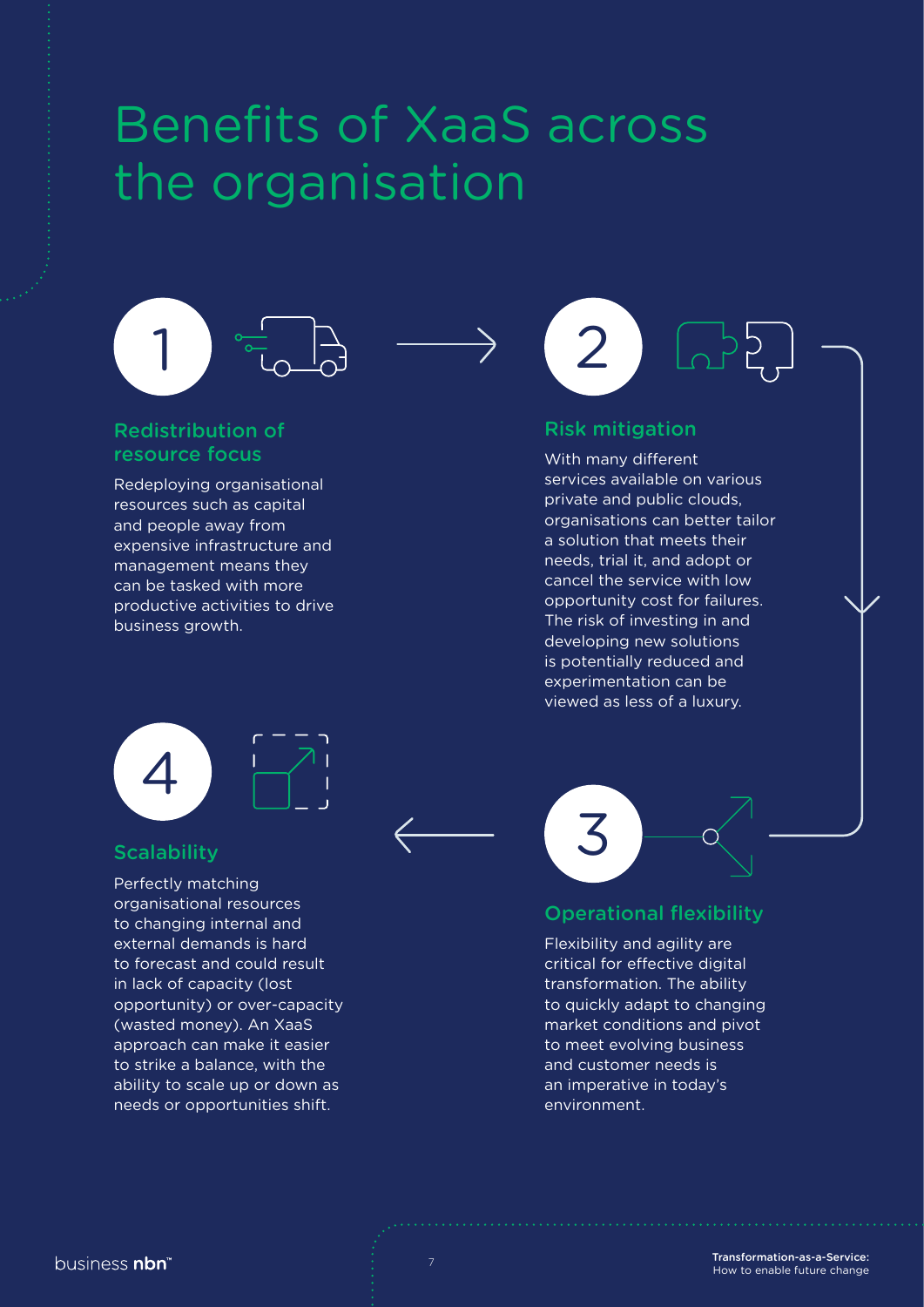### Potential key network requirements

Embracing XaaS requires considering how you are enabling that approach from the network up to create a 'digital backbone' that supports digital transformation.

The process of digital transformation can be complex. For businesses looking to adopt a 'servitisation' mindset supported by the XaaS model, addressing the broader needs of a digital business such as cloud migration, network agility, and a remote or distributed workforce will require a robust and flexible network to help fully realise the benefits of the applications and services on offer.

Wholesale business **nbn**™ products are available to service providers with optional network features designed specifically for the needs of modern businesses.<sup>\$</sup> business **nbn**™ solutions from a service provider can act as a tool for businesses to leverage to help take advantage of transformation opportunities as they arise.

\$ business nbn™ is not available on the nbn™ fixed wireless network. Not all providers offer plans based on the full range of wholesale business nbn™ products, product features and services. Availability of wholesale business nbn™ products, product features and services depends on an end customer's access technology and area. Ask your preferred provider if they offer plans based on these wholesale business nbn™ products, product features and services in your area.

"business **nbn**TM can provide capability in terms of wholesale bandwidth and network performance to help drive change in the legacy architecture of the network and adopt XaaS."  $\frac{6}{100}$   $\frac{6}{100}$   $\frac{6}{100}$   $\frac{6}{100}$   $\frac{1}{100}$   $\frac{6}{100}$   $\frac{1}{100}$   $\frac{1}{100}$ 

XaaS

 $\mathbf{o}$ 

Ó

David Wells, Executive Manager, Infrastructure Solutions, **business nbn™**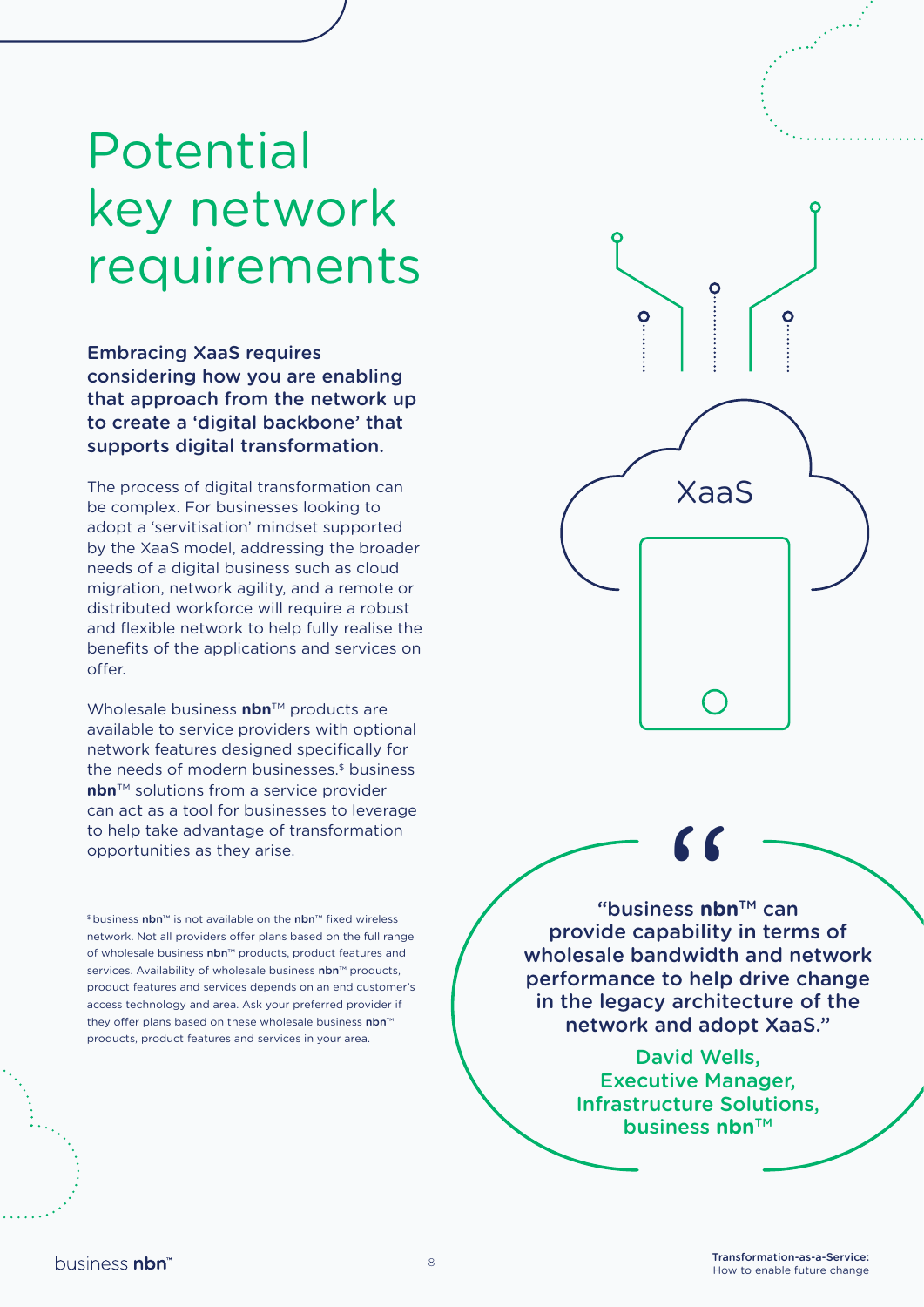### What are some essential components?\$

### Manage uploads and downloads

1

2

3

Cloud computing and applications that support changing business needs, such as the voice and video requirements of a remote workforce, may benefit from symmetrical upload and download speeds for an effective user experience to help reduce variation, dropouts and interruptions.<sup>ß</sup>

A best-fit network plan should be customised and tailored to the unique requirements of the organisation. Factors including speed, bandwidth, service and support, and budget need to be considered to provide the best connectivity solution to meet evolving business needs.

With business  $nbn^{m}$  solutions from service providers and a fibre-based connection upgrade option now available to the vast majority of Australian businesses (costs may apply), organisations can feel empowered to find a network solution, and a service provider to deliver it, that enables their digital transformation ambitions.^

### Prioritise data paths

To help create greater confidence in the performance of certain applications and user types, and to help reduce interruption or lag when traffic is high, features such as a committed information rate (like the wholesale committed information rates offered by nbn to service providers) can be used and assigned by service providers to applications to help support real-time and mission-critical data needs on the network  $\beta$ 

#### Enhanced service level agreements (SLAs)

When organisations rely on cloud-based applications and services delivered over the internet, reducing downtime can help them to avoid loss of revenue or reputational damage. Enhanced SLAs, like those held between nbn and service providers, can help enable faster response times if faults occur.

\$ See disclaimer on page 8.

<sup>B</sup> An end customer's experience, including the speeds actually achieved over the nbn™ broadband access network, depends on the nbn™ access network technology and configuration over which services are delivered to their premises, whether they are using the internet during the busy period, and some factors outside of nbn's control (like their equipment quality, software, chosen broadband plan, signal reception, or how their provider designs its network). Satellite end customers may also experience latency.

^ See disclaimer on page 3.

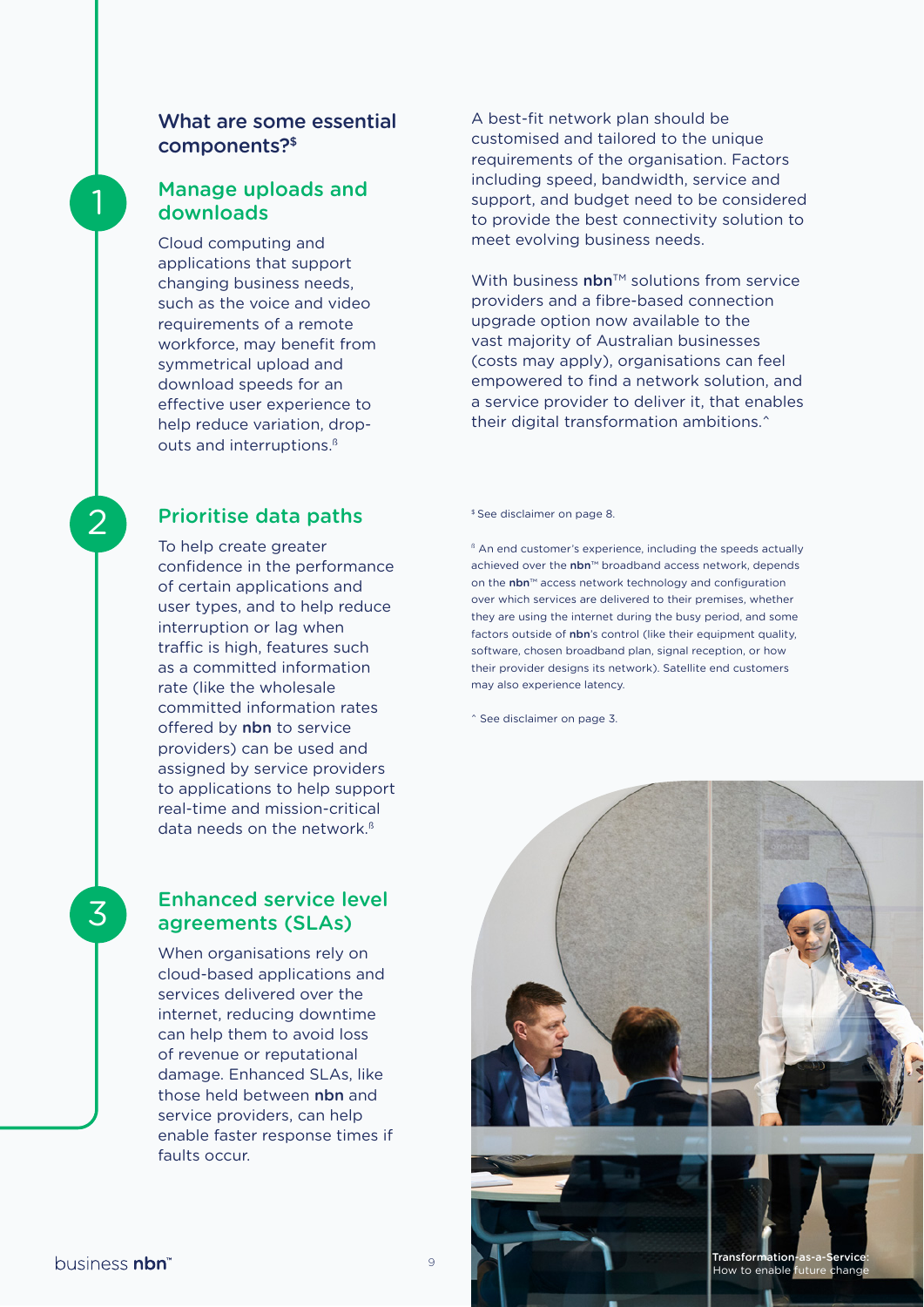### Making progress

Digital transformation is on the agenda and closer to reality for more organisations than ever before. But it is a process that needs to be carefully considered and implemented as part of the strategic plans of an organisation.

XaaS places more services within reach, though random experimentation and adopting a range of services too quickly could negate any benefits to the organisation.

That's why it's important to start with network considerations, as setting a strong foundation, or 'digital backbone', can help prevent poor implementation and performance of XaaS applications or the need for band-aid solutions down the track. What additional considerations are at play?



### Legacy infrastructure

Evaluate current IT and network infrastructure and related contracts to create a pathway to unwind arrangements that may no longer fit your needs as you consider XaaS opportunities.

### Future network demands

 $\overline{z}$ 

 $\checkmark$ 

Evaluate network service providers to find the best fit for the future vision of the organisation.

### Security concerns

Cloud-based services and a distributed workforce have the potential to increase exposure to cyber security threats and data breaches if not properly managed, which makes ensuring network and user security crucial.

### Organisational structure

Consider head office, branches, remote workers, suppliers, vendors and customers, and how they engage with the organisation and the network requirements to support them.

### Ripple effects

Review how XaaS might transform customer and employee engagement across the entire organisation, and then align strategic priorities and resources to determine the best services to source and adopt.